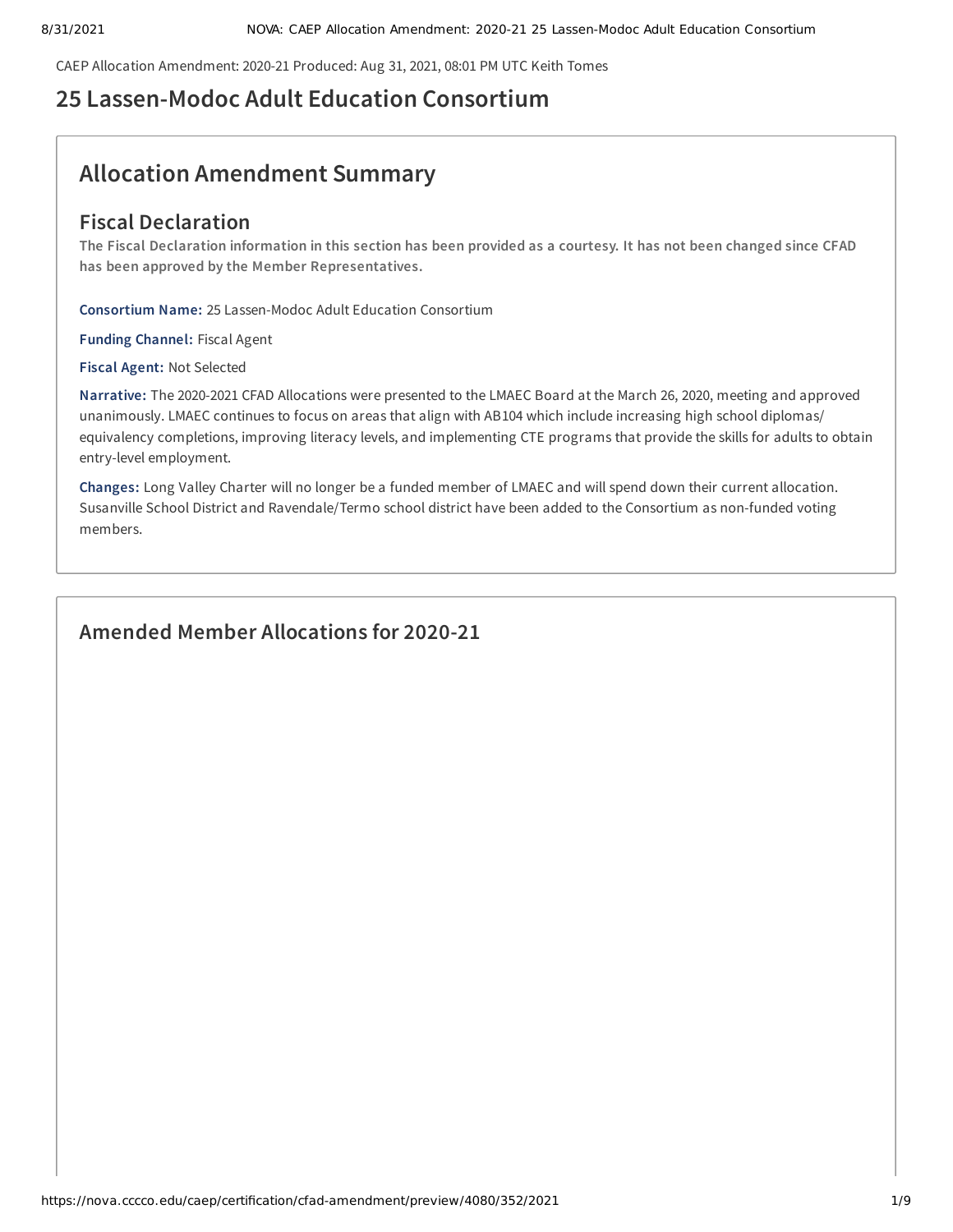| <b>Member Agency</b>                 | <b>Amended Allocation</b> | <b>Adjustment Made</b> |
|--------------------------------------|---------------------------|------------------------|
| <b>Big Valley Joint Unified</b>      | \$24,318                  |                        |
| <b>Fort Sage Unified</b>             | \$42,250                  |                        |
| <b>Lassen CCD</b>                    | \$455,963                 | $-539,250$             |
| Lassen Co. Office of Education       | \$115,000                 | \$20,000               |
| <b>Lassen Union High</b>             | \$69,941                  |                        |
| Long Valley Charter                  | \$0                       |                        |
| Modoc Co. Office of Education        | \$114,250                 | \$19,250               |
| <b>Modoc Joint Unified</b>           | \$30,000                  |                        |
| Ravendale-Termo Elementary           | \$0                       |                        |
| <b>Shaffer Union Elementary</b>      | \$55,000                  |                        |
| <b>Surprise Valley Joint Unified</b> | \$20,000                  |                        |
| <b>Susanville Elementary</b>         | \$0                       |                        |
| <b>Westwood Unified</b>              | \$35,000                  |                        |
| <b>Total Allocated to Members</b>    | \$961,722                 |                        |
| <b>Total CAEP Funds</b>              | \$961,722                 |                        |
| Total Remaining (Must be \$0)        | \$0                       |                        |

# **Member Agencies**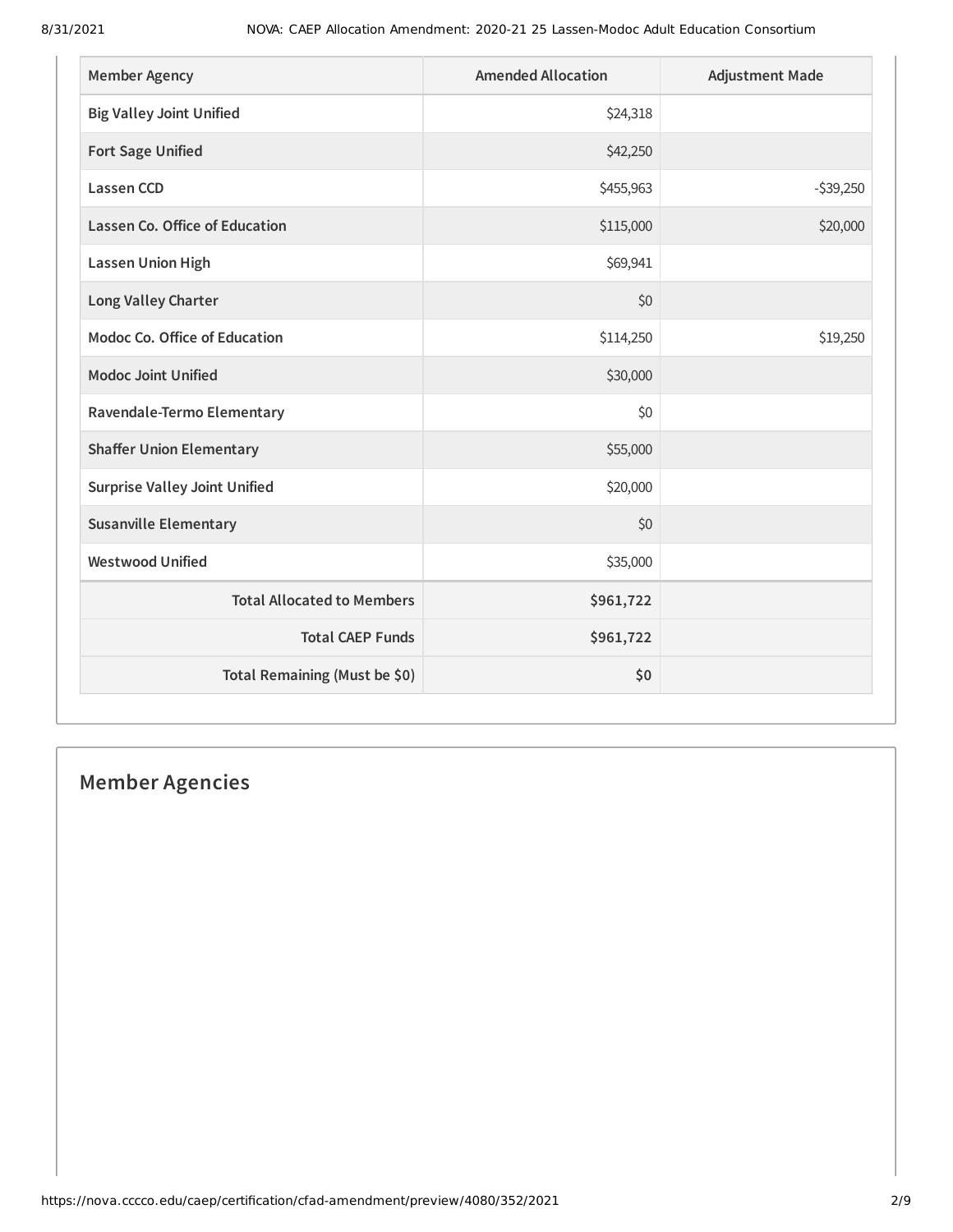| <b>Member Agency</b>                 | <b>Member Type</b>                  | Contact                                     | Phone                       |
|--------------------------------------|-------------------------------------|---------------------------------------------|-----------------------------|
| <b>Big Valley Joint Unified</b>      | Unified School District             | Paula Silva                                 | $(530)$ 294-5231            |
| <b>Fort Sage Unified</b>             | <b>Unified School District</b>      | Heather Von Ins                             | (530) 827-2129 ext:<br>6502 |
| Lassen CCD                           | <b>District</b>                     | Susan Rentfrow                              | (530) 257-6181 ext:<br>8708 |
| Lassen Co. Office of Education       | County Office of Education<br>(COE) | Patricia Gunderson                          | $(530)$ 257-2196            |
| Lassen Union High                    | High School District                | Mrs. Cori Shields                           | $(530)$ 251-1194            |
| Long Valley Charter                  | Charter                             | Carol Growdon                               | (530) 257-6181 ext:<br>8997 |
| Modoc Co. Office of Education        | County Office of Education<br>(COE) | Mike Martin                                 | (530) 233-7101              |
| <b>Shaffer Union Elementary</b>      | <b>Elementary School District</b>   | Dianne Parady                               | $(530)$ 254-6577            |
| <b>Surprise Valley Joint Unified</b> | Unified School District             | <b>BillieJo Young</b>                       |                             |
| <b>Westwood Unified</b>              | Unified School District             | Michael Altenburg                           |                             |
| <b>Modoc Joint Unified</b>           | Unified School District             | Tom O'Malley                                | (530) 233-7201              |
| Ravendale-Termo Elementary           | <b>Elementary School District</b>   | Jason Waddell                               | (530) 257-8200              |
| <b>Susanville Elementary</b>         | Elementary School District          | Jason Waddell Susanville School<br>District | (530) 257-8200              |

# **Certification & Assurances**

By clicking "Approve" on the approval cards below, you are certifying the CFAD as well as confirming that you and ALL consortium members agree to the Assurances listed below.

## **Assurances**

 $\mathbf 0$ 

## **Membership & Decision-Making**

- I certify that any community college district, school district, or county office of education, or any joint powers authority consisting of community college districts, school districts, county offices of education, or a combination of these, located within the boundaries of the adult education region shall be permitted to join the consortium as a member (EC 84905 (a) (b). (See Membership Box above).
- I certify that only members as described above (and in EC 84905) are allowed to join my consortium as members and participate in decision making and approvals whether in a public meeting, or via the NOVA planning, budgeting & expense reporting system.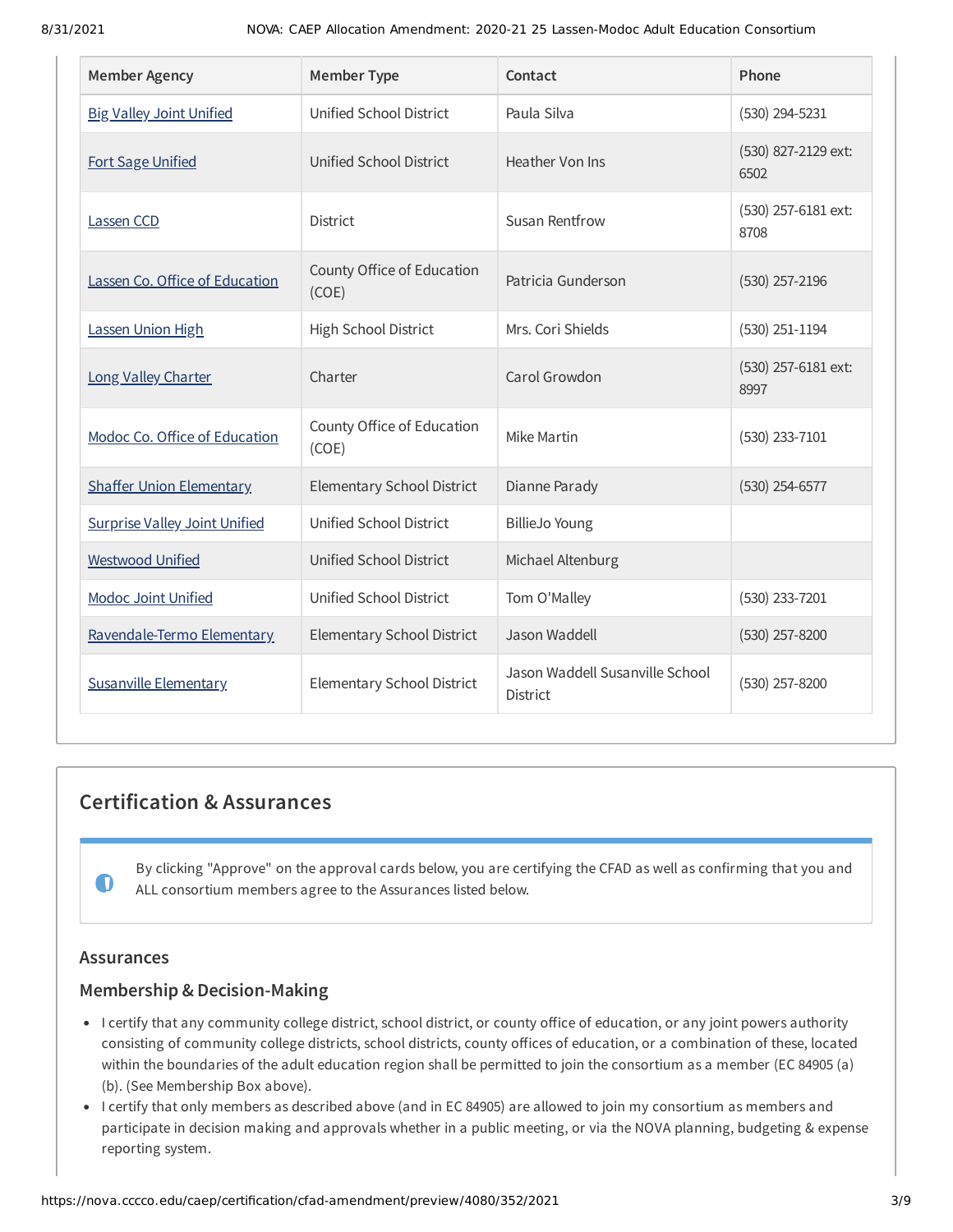#### 8/31/2021 NOVA: CAEP Allocation Amendment: 2020-21 25 Lassen-Modoc Adult Education Consortium

- I certify that as a condition of joining a consortium, as a member, I shall commit to reporting any funds (as described in EC 84916) available to that member for the purposes of education and workforce services for adults and the uses of those funds through the annual Program Area exercise in NOVA for reporting leveraged funds, and instructional hours.
- I certify that as a member of the consortium my district shall be represented only by an official designated by the governing board of the member (EC 84905 (c)).
- I certify that as a member of the consortium, I shall participate in any decision made by the consortium (EC 84905 (d)(1)  $(A)$ ).
- I certify that all decision made by the consortium and its members is final (EC 84905 (d)(1)(F)).
- I certify that I will adhere to the consortium rules and procedures and, as agreed upon by the consortium members, to any additional by-laws, charters, etc.

## **Public Meetings**

- I certify that a proposed decision is considered at an open, properly noticed public meeting of the consortium at which members of the public may comment (EC 84905  $(d)(1)(B)$ ).
- I certify that the consortium has provided the public with adequate notice of a proposed decision and considered any comments submitted by members of the public, and any comments submitted by members of the public have been distributed publicly (EC 84905  $(d)(1)(C)$ ).
- I certify that the consortium has requested comments regarding a proposed decision from other entities located in the adult education region that provide education and workforce services for adults (EC 84905 (d)(1)(D)(i)).
- I certify that the consortium has requested comments regarding a proposed decision from other entities located in the adult education region that provide education and workforce services for adults (EC 84905 (d)(1)(D)(i)).
- I certify that the consortium has considered input provided by pupils, teachers employed by local educational agencies, community college faculty, principals, administrators, classified staff, and the local bargaining units of the school districts and community college districts before it makes a decision (EC 84905 (d)(1)(E)).
- I certify that in addition to the meeting requirements listed in EC 84905, and as agreed upon by the consortium members, that I will follow the public meeting requirements listed in the Ralph M. Brown Act as the Brown Act applies to the governing body of any "local body created by state or federal statute." (Ed. Code, section 54952.)

## **Reporting Requirements**

- I certify that I will participate in completing and updating any consortium long range and/or short range planning efforts and/or budget work plans (EC 84906, 84914(a)).
- I certify that all CAEP expenses have been expended in the CAEP seven program areas, and services provided are consistent with the 3-year plan, the annual plan, and my district's work plan & budget as submitted in NOVA (EC 84913 (1-7), 84906, 8914(a)).
- I certify that my expenditures of CAEP funds match the objectives/activities included in the annual plan and the member work plan (EC 84906, 84914(a)).
- I certify that my expenditures of CAEP funds adhere to the allowable uses of funds as identified in the CAEP Fiscal Management Guide.
- I certify that I will report student level enrollment data and outcomes as prescribed by the State CAEP Office (EC 84920).
- I certify that I will share financial expenditure and progress reports with the members of my regional consortium.
- I certify that I understand that as a member if I do not meet any of these items I have certified, I will be deemed an ineffective member which may result in a loss or reduction of CAEP funding (EC 84914(b)).
- I certify that all CAEP expenses have been expended only for the education of persons 18 years of age or older (EC 84901(a)).

### **Lassen Co. Office of Education - Member Representative**

**Patricia Gunderson** [pgunderson@lcoe.org](mailto:pgunderson@lcoe.org) (530) 257-2196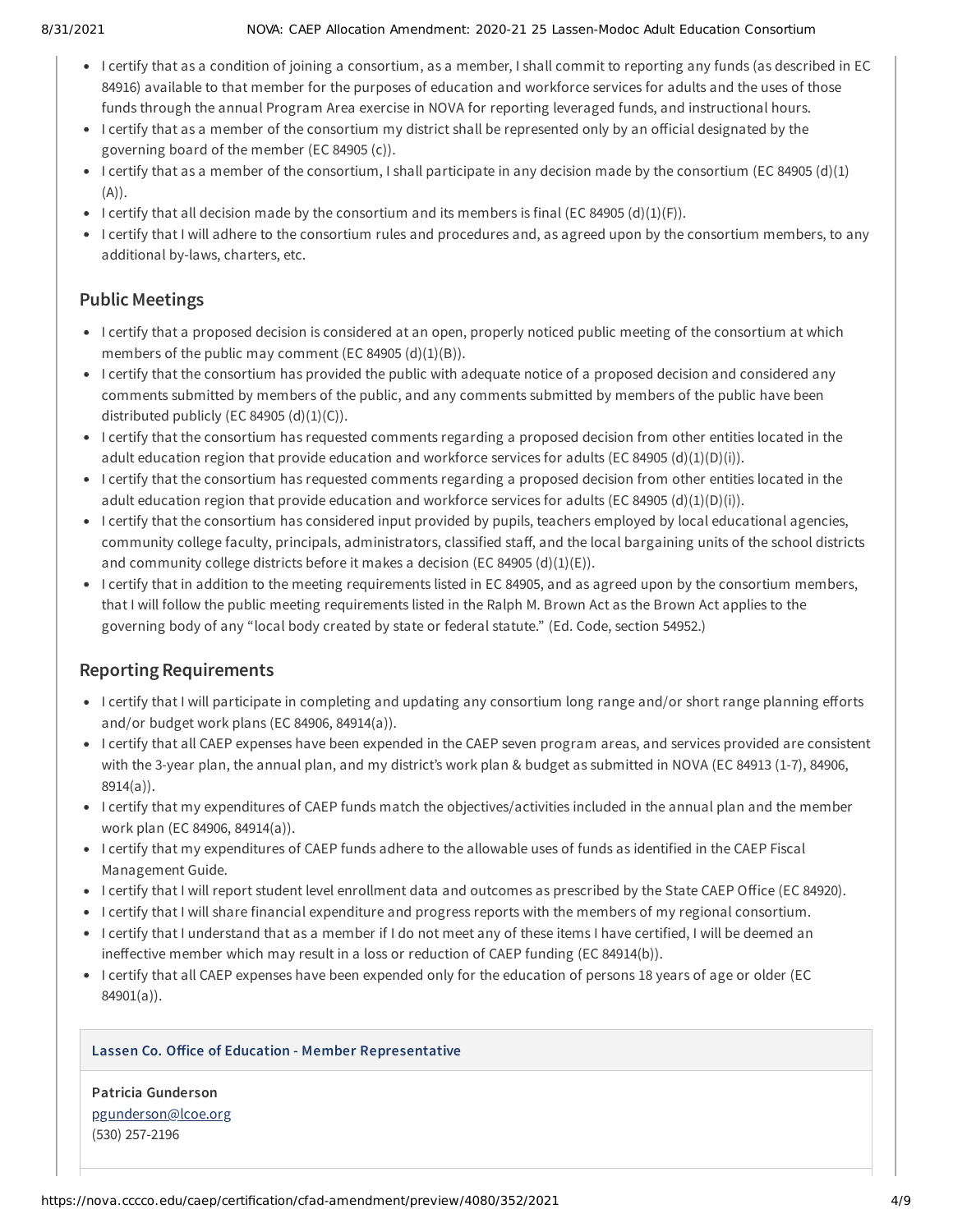#### Approved by Pa tricia Gunder son

#### **08/26/2021 08:47 AM PDT**

#### **Big Valley Joint Unified - Member Representative**

**Paula Silva** Superintendent/Principal [psilva@bigvalleyschool.org](mailto:psilva@bigvalleyschool.org) (530) 294-5231

**Dianne Parady** Chief Business Official [dparady@bigvalleyschool.org](mailto:dparady@bigvalleyschool.org) (530) 254-6577

#### Approved by Dianne Parady

### **08/26/2021 06:10 AM PDT**

#### **Lassen Union High - Member Representative**

**Cori Shields** CBO [cori.shields@lassenhigh.org](mailto:cori.shields@lassenhigh.org) (530) 251-1194

**Morgan Nugent** Superintendent/Principal [morgan.nugent@lassenhigh.org](mailto:morgan.nugent@lassenhigh.org) (530) 250-5324 ext: 2142

#### Approved by Morgan Nugent

#### **08/26/2021 07:47 AM PDT**

#### **Ravendale-Termo Elementary - Member Representative**

**Jason Waddell** Superintendent [jwaddell@juniperridge.org](mailto:jwaddell@juniperridge.org) (530) 257-8200

#### Approved by Ja son Waddell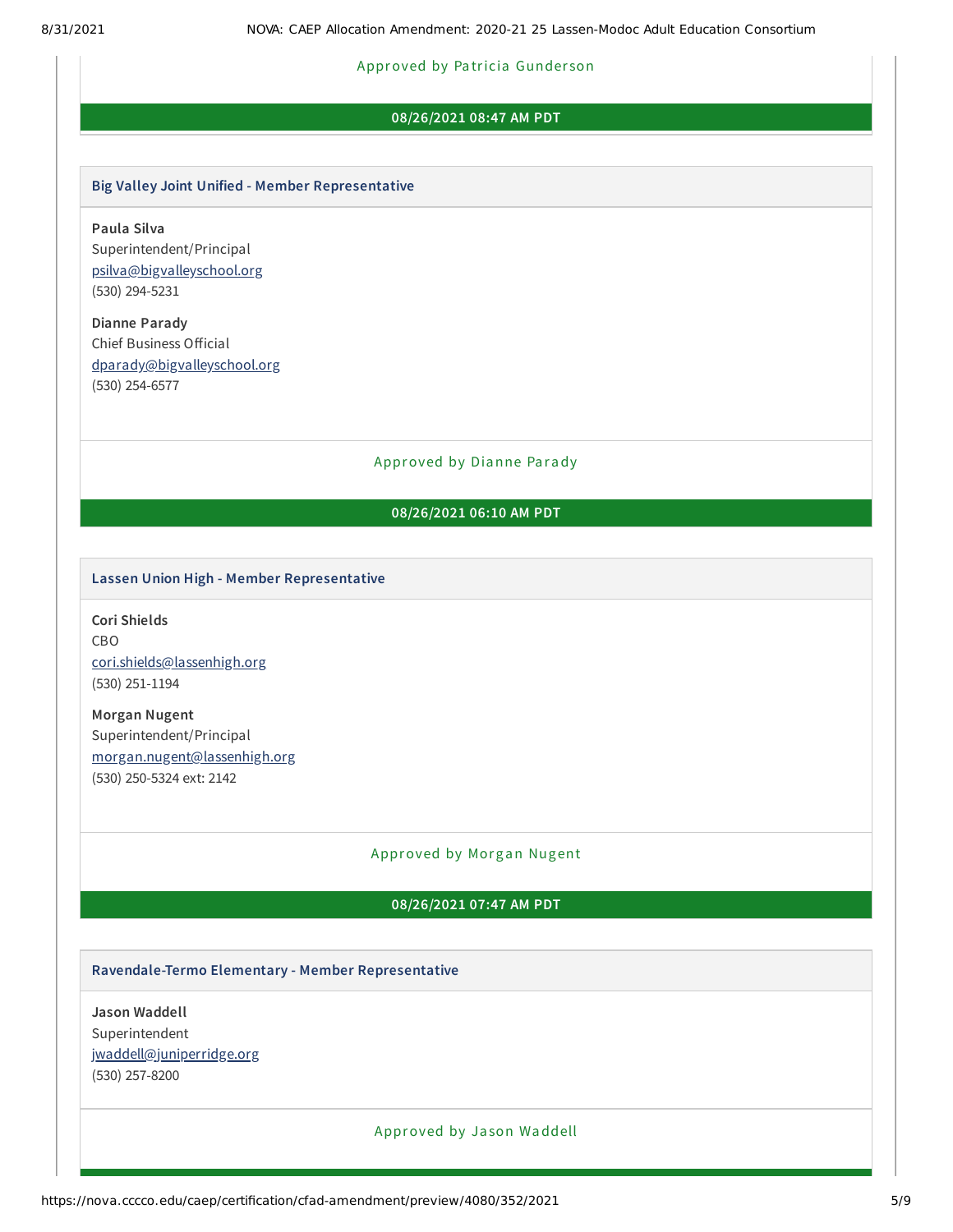#### **08/26/2021 10:07 AM PDT**

#### **Long Valley Charter - Member Representative**

#### **Carol Growdon**

[cgrowdon@lassencollege.edu](mailto:cgrowdon@lassencollege.edu) (530) 257-6181 ext: 8997

#### Approved by Carol Growdon

#### **08/26/2021 11:24 AM PDT**

#### **Shaffer Union Elementary - Member Representative**

**Dianne Parady** Chief Business Official [dparady@shafferschool.com](mailto:dparady@shafferschool.com) (530) 254-6577

**Joshua Blackburn** [jblackburn@shafferschool.com](mailto:jblackburn@shafferschool.com)

#### Approved by Joshua Blackburn

#### **08/25/2021 06:24 PM PDT**

#### **Susanville Elementary - Member Representative**

**Jason Waddell** Superintendent [jwaddell@susanvillesd.org](mailto:jwaddell@susanvillesd.org) (530) 257-8200

#### Approved by Ja son Waddell Susanville School District

#### **08/26/2021 10:01 AM PDT**

#### **Westwood Unified - Member Representative**

**Michael Altenburg** [maltenburg@westwoodusd.org](mailto:maltenburg@westwoodusd.org)

**Krissy House**

Chief Business Official [khouse@westwoodusd.org](mailto:khouse@westwoodusd.org)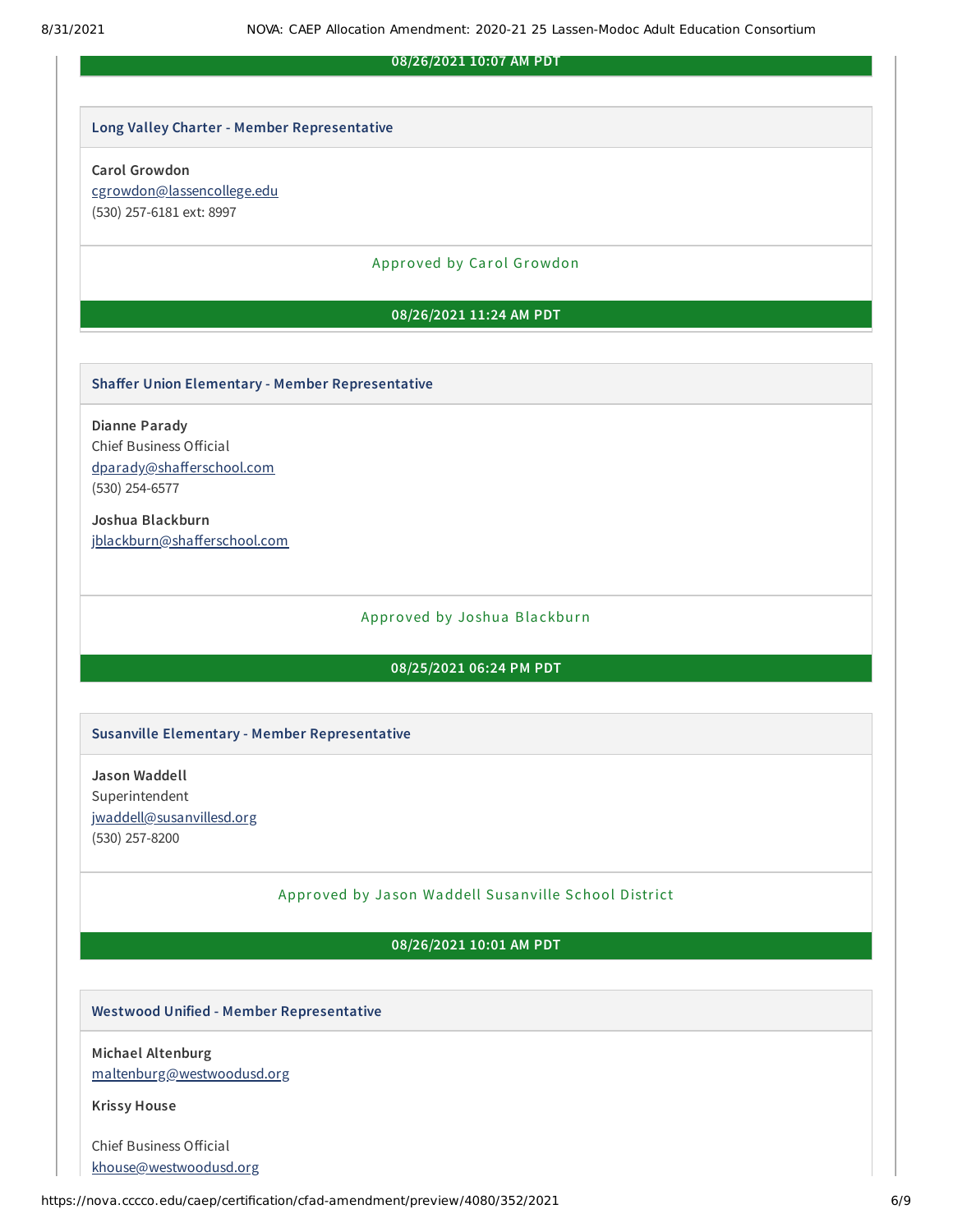(530) 256-2311 ext: 4715

#### Approved by Michael Altenburg

### **08/26/2021 08:57 AM PDT**

#### **Fort Sage Unified - Member Representative**

**Heather Von Ins** Chief Business Officer [hvonins@fortsage.org](mailto:hvonins@fortsage.org) (530) 827-2129 ext: 6502

**Keith Tomes** Superintendent [ktomes@fortsage.org](mailto:ktomes@fortsage.org) (530) 827-2129 ext: 6500

#### Approved by Dr. Keith Tomes

#### **08/31/2021 01:01 PM PDT**

#### **Lassen CCD - Member Representative**

**Susan Rentfrow** Accountant III [srentfrow@lassencollege.edu](mailto:srentfrow@lassencollege.edu) (530) 257-6181 ext: 8708

**Carol Growdon** [cgrowdon@lassencollege.edu](mailto:cgrowdon@lassencollege.edu) (530) 257-6181 ext: 8997

**Roxanna Haynes** Dean of Instruction [rhaynes@lassencollege.edu](mailto:rhaynes@lassencollege.edu) (530) 257-6181

#### Approved by Roxanna Haynes

#### **08/26/2021 12:48 PM PDT**

#### **Modoc Co. Office of Education - Member Representative**

**Mike Martin** [mmartin@modoccoe.org](mailto:mmartin@modoccoe.org)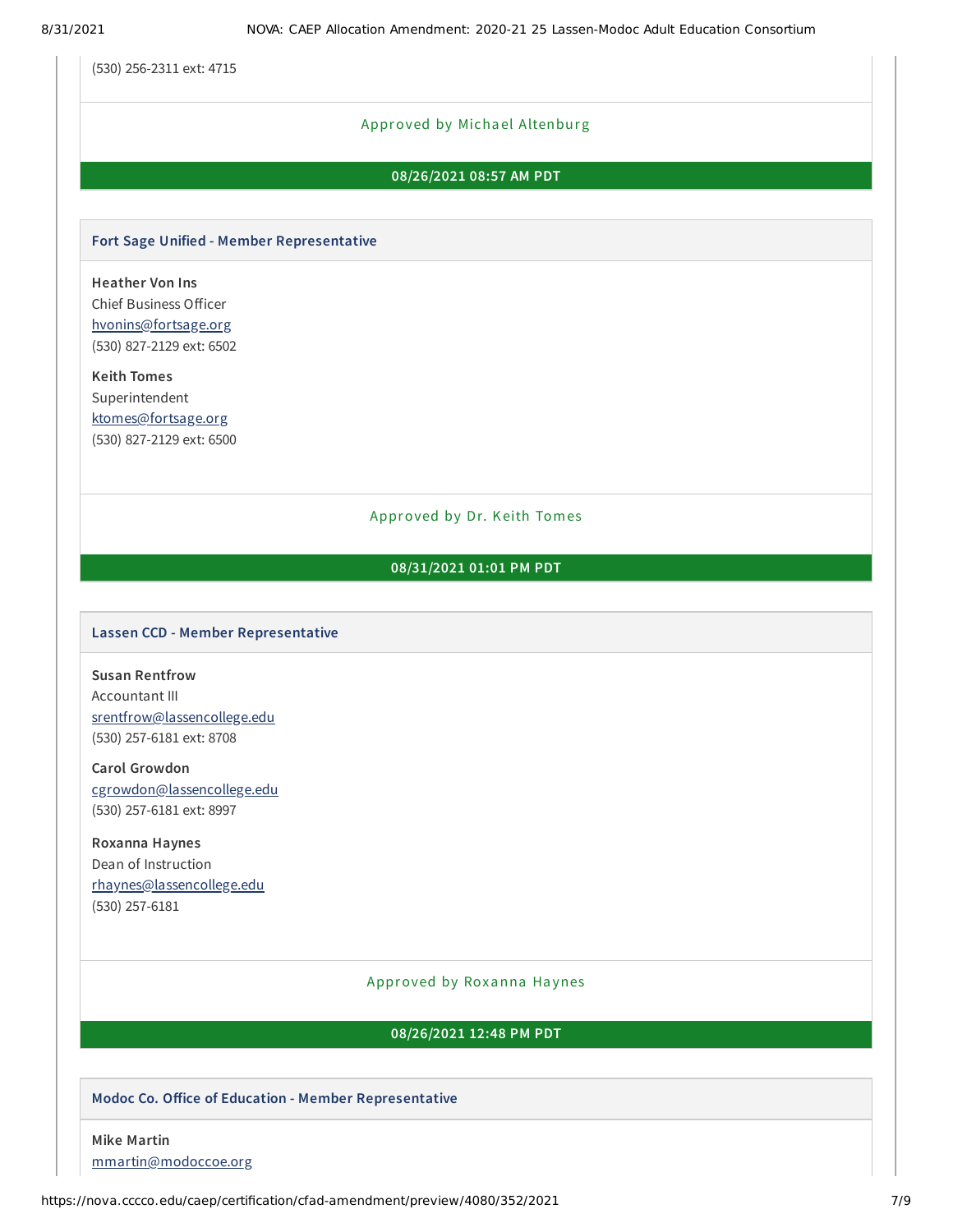(530) 233-7101

**Leslie Corder** Director of Fiscal Services [lcorder@modoccoe.k12.ca.us](mailto:lcorder@modoccoe.k12.ca.us) (530) 233-7104

#### Approved by Mike Martin

#### **08/25/2021 06:08 PM PDT**

**Surprise Valley Joint Unified - Member Representative**

**BillieJo Young** Business [byoung@modoccoe.org](mailto:byoung@modoccoe.org)

**Audra Evans** [aevans@svjusd.org](mailto:aevans@svjusd.org) (530) 279-6141 ext: 123

#### Approved by Audra Evans

#### **08/30/2021 05:17 PM PDT**

#### **Modoc Joint Unified - Member Representative**

**Tom O'Malley** Superintendent [tomalley@modoc.k12.ca.us](mailto:tomalley@modoc.k12.ca.us) (530) 233-7201

**Elizabeth Guzman** Business Manager [eguzman@modoc.k12.ca.us](mailto:eguzman@modoc.k12.ca.us) (530) 233-7201

#### Approved by Tom O'Ma lley

### **08/26/2021 08:06 AM PDT**